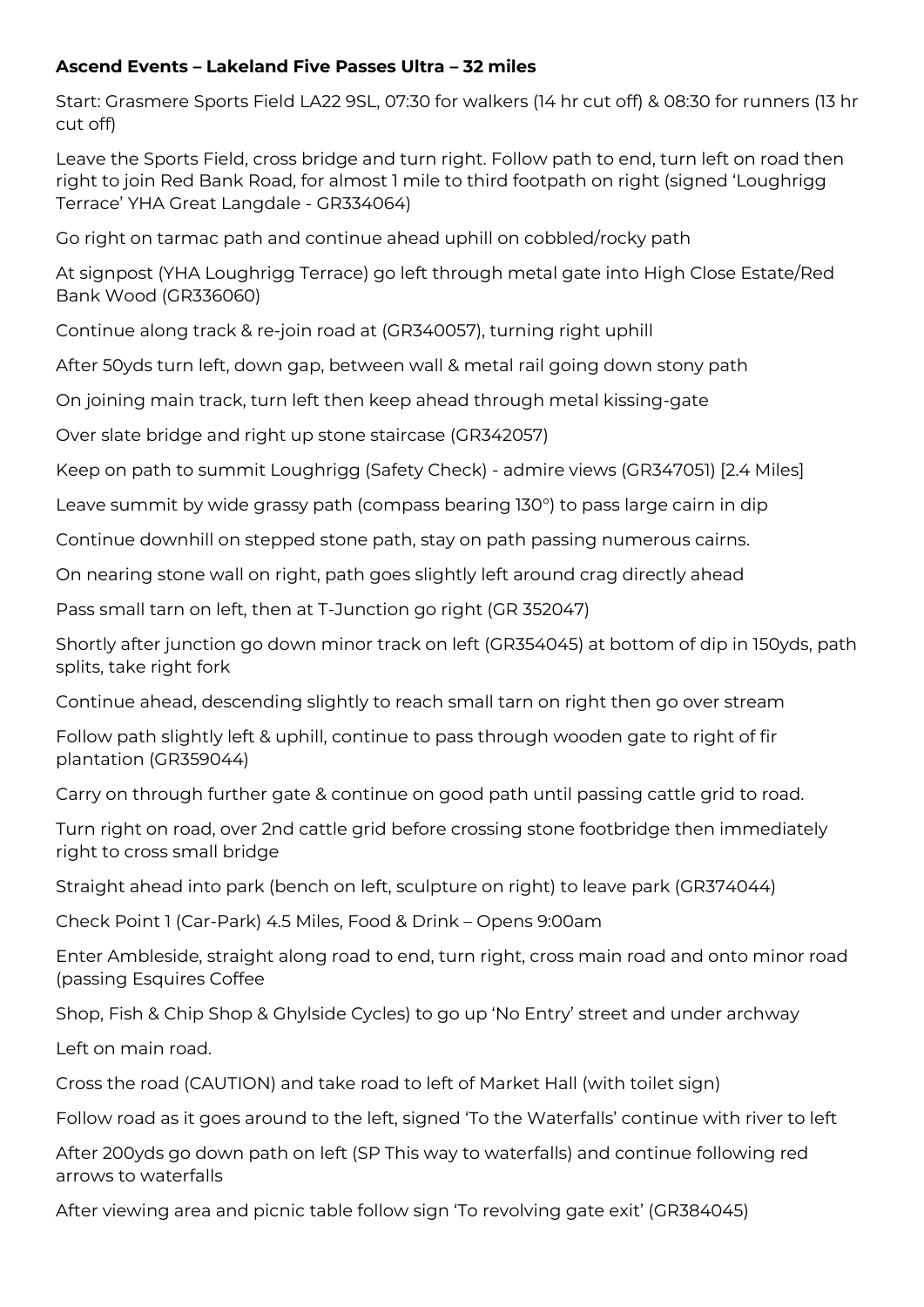Go right on track, through gate and turn left on road then continue uphill over cattle grid toward Grove Farm

In 150yds take steps & stile on right (SP Footpath to Troutbeck – GR 385046)

Continue ahead on track with small stream on left, through kissing gate and immediately left to continue in same

direction on stone staircase towards Wansfell Pike

Go through metal gate in fence at top to reach summit of Wansfell Pike(GR394042) [6.2 Miles]

At top continue on same direction (Compass Bearing 100º) towards Troutbeck

Go through gate and continue in same direction to metal kissing-gate, onto enclosed path (Nanny Lane) and then right

(GR403040)

Continue to end of lane, through wooden gate onto road & turn right passing Saint Margaret's Well on right in 200yds

At end of barn on left, turn left onto footpath then at junction behind houses go right, then left to continue downhill on

enclosed track

At end of track go through gate, across field to wall and continue ahead, wall on right, to gate.

Ahead through gate, left over a bridge and along track with church on right, onto main road and then right (GR412027

8.2 miles)

Walk past church on right to cross footbridge

Continue along pavement for 100yds then turn left crossing road (EXTREME CAUTION) to footpath (SP Kentmere)

Continue along Garburn Pass ignoring side tracks (or temptation to do Kentmere Horseshoe) through 4 wooden

gates to summit of pass (GR437044) [11 Miles]

Continue on descent passing another 3 wooden gates, eventually arriving at a tarmac drive

Turn left & follow the road downhill to CP2 (GR 456041)

Checkpoint 2 (Kentmere Village Hall) 12 miles, Food & Drink. Opens: 10:30 Cut-Off: 14:00pm

Leave hall & continue downhill on road, church on left, cross road bridge then immediately left on road (SP Maggs

Howe)

In 120yds at FP sign take steps on right to gate, through and over centre of field to go through another gate and up

drive to road, turn left (ignore footpath on right)

At road junction go right (SP Long Sleddale) where tarmac ends continue ahead on broken concrete yard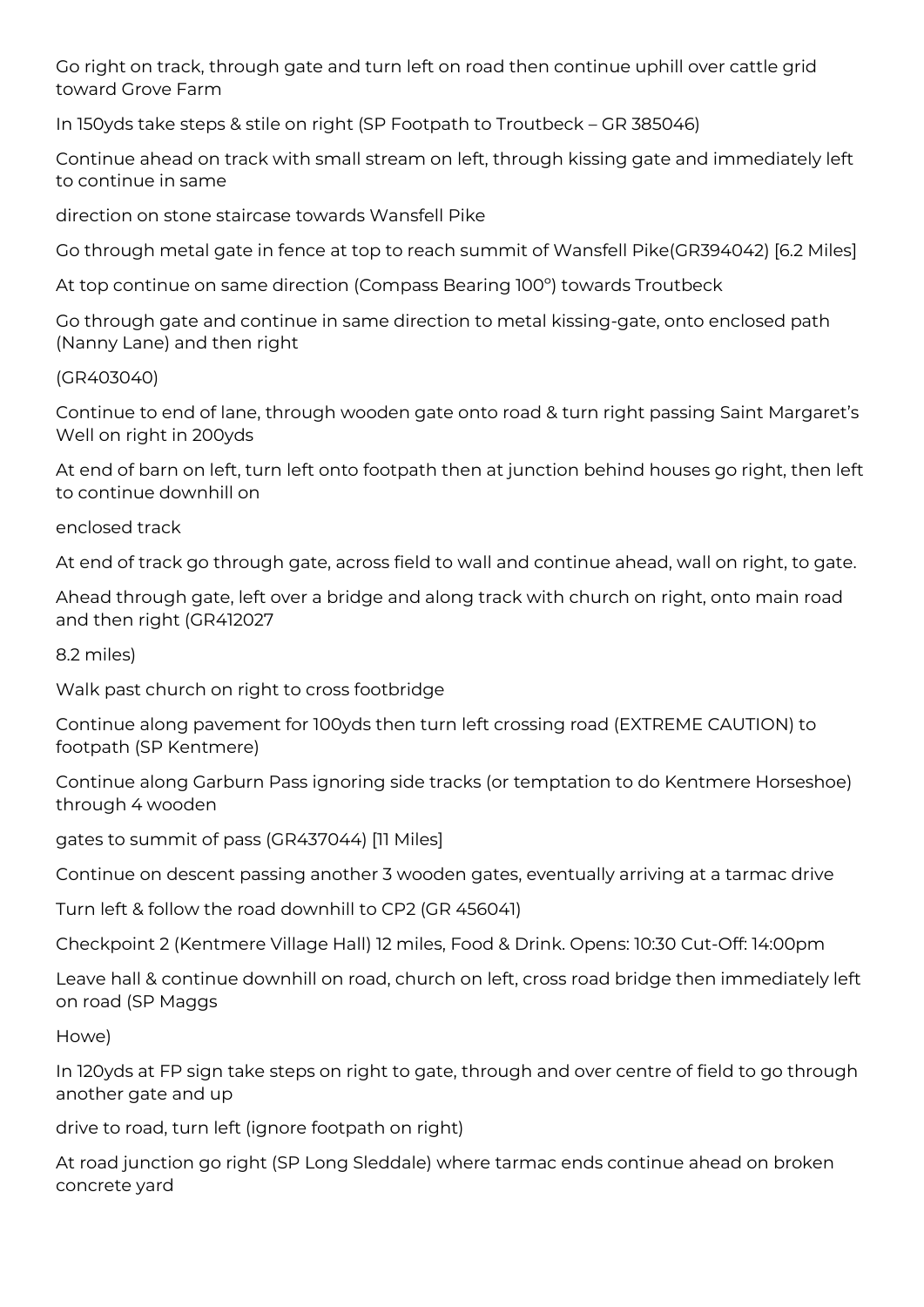Before entering garden go right at footpath sign then through gate and ahead to wall and turn left

Continue on well-worn path through several gates, eventually passing large isolated tree on your left

Shortly after, at metal gate, go to right to cross stile and continue on path to kissing gate to join larger track

(GR476050) [14 Miles]

Continue on this good track over brow of hill and down the other side ignoring all side tracks

Through 3 wooden gates and at T-junction by farm turn left then shortly after turn right to cross Sadgill Bridge

(GR484057)

Continue up enclosed path through gate and continue to reach sign post.

Follow towards Mardale Head, continuing through second gate and over summit of Gatescarth Pass

Through metal gate then to track on left side (GR474093)

Turn left on track and follow to summit Harter Fell (Safety Check 2 18.3 miles) (Cairn with metal fence posts

GR460093)

From top continue ahead (compass bearing 275 - DO NOT FOLLOW FENCE LINE ON LEFT) to reach cairns

showing line of path

Descend down steep rocky path to reach shelter and Nan Bield Pass (GR452096)

Continue ahead uphill on path up to third set of steps

Then at open grassy area with small cairn of flat stones on right take indistinct path on left (GR448099)

Continue on this path towards Thornthwaite Beacon (on left in distance)

After about 150yds track becomes more obvious and easier to follow (just below summit Mardale Ill Bell)

At Y-junction in track (GR440103) by small cairn (ignore earlier junction) take right fork and continue to wall corner

(GR437103)

Ahead, wall on right, for 40yds to join old Roman road. Turn left and up to Thornthwaite Beacon (Safety Check 3,

20.5 miles GR431100)

Go through wall gap on right side of beacon and down slightly to path

Turn right and follow scree path down to reach Threshthwaite Mouth with wall on right

Continue to climb rocks on uphill section then at top continue on track to large cairn on Stony Cove Pike (Safety